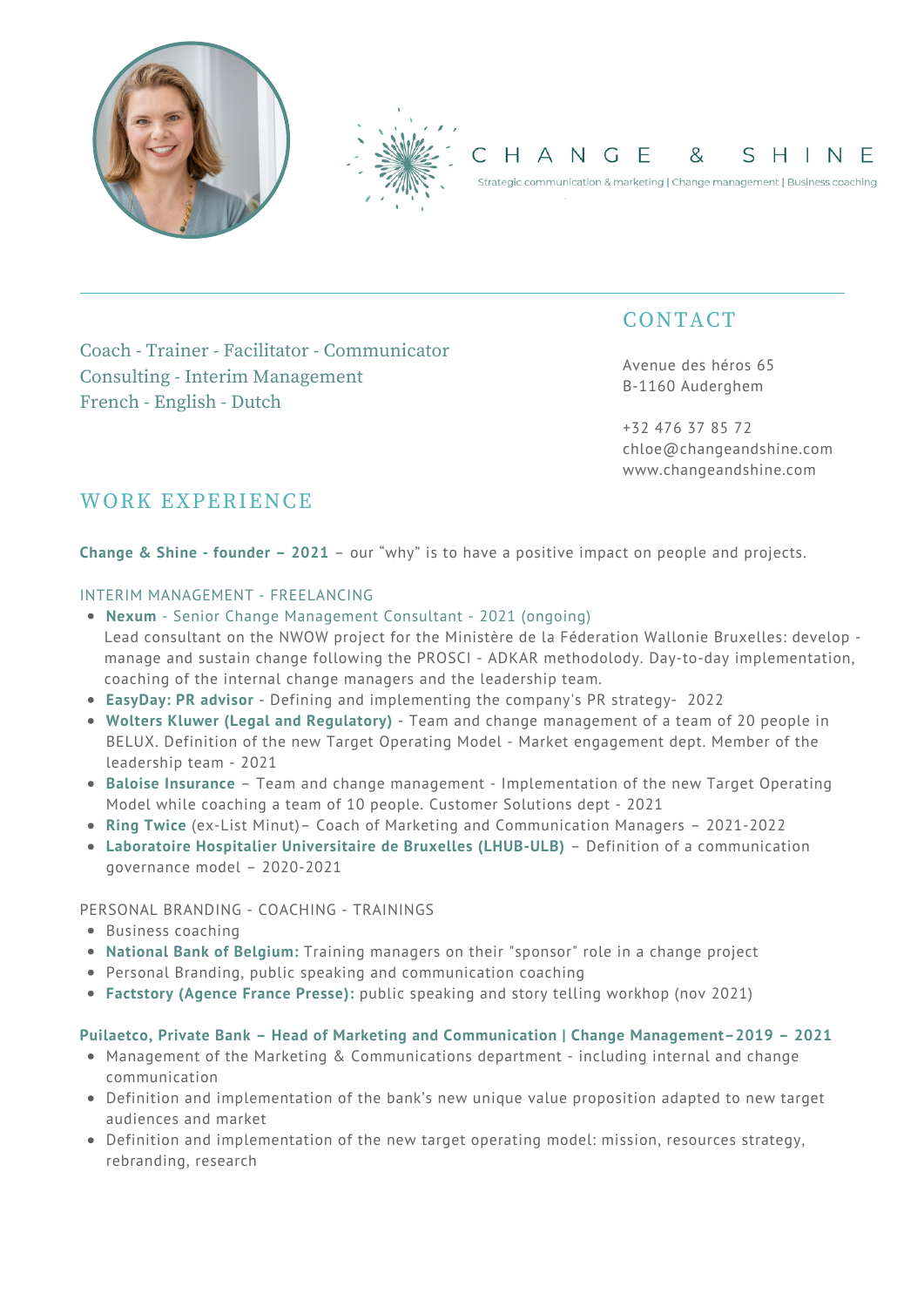- Member of the company's change project steering committee. In charge of Communication. Advisor to the Executive Committee.
- Group Marketing and Communications projects team player/leader (Group rebranding, new positioning, marketing strategy…)
- Member of the Leadership Team; People management
- Advisor to the Exco on strategic internal, external and change communications issues.

## **Amundi – Marketing Manager Benelux – 2019**

Managing Marketing and PR for the Benelux Region.

## **AudioValley – Marketing and Communications Director – 2018**

Setting up of Audiovalley (Radionomy Group, Jamendo, Storever)'s entire marketing and communications strategy (internal and external) as well as the communication plan of the group's IPO. Member of the Exco.

## **CHU Saint-Pierre – Communications Director – 2016- 2017**

- Developed the hospital's internal and external communication strategy and implementation.
- Improved the hospital's reputation and brand awareness through press relations, storytelling, copywriting, events management, webstrategy and other actions adapted to the numerous stakeholders: GP's, specialists, associations, public authorities, patients.
- Developed a strong internal communication plan in order to increase the sense of belonging of all staff members (from PhD's to blue collars).
- Crisis Management
- Member of the Executive Committee.
- People Management

## **Interel (Communications Consultancy) – Associate Director –2014-2016**

- Advising clients entering a new local market through PR and marketing actions (incl. media/public speaking training, events management, product launches, webstrategy …),
- Reputation audit and stakeholders management in order to advise clients on their communications and marketing strategy;
- Developing of a companywide communications alignment plan (across EMEA)
- Accompanying change management and crisis plans. People coordination

## **Cofinimmo (listed BEL 20)– Corporate Communications Manager – 2011-2013**

- In charge of the group's overall external communication strategy: press relations, content management and copywriting (including the edition of the Annual Report), (re)branding, events, webstrategy, sponsoring.
- Audit and reorganisation of the company's corporate communication's role and interactions with the internal and external stakeholders. People Management

## **Dexia – Communications, Crisis & Change - Marketing functions - 2006-2011**

## **Dexia Bank - Commercial Marketing Manager Business Banking - 2010-2011**

Definition and implementation of Dexia Bank's business banking commercial marketing strategy with a focus on the launch of the healthcare sectorial approach.

## **Dexia Group - HR Department - Change & Crisis Management - 2008-2010**

During financial crisis: Ensure coherent, thorough and up-to-date communication on HR aspects to staff, managers and social partners. Prior to crisis: Joined Dexia Group to work on the HR communication/change aspects of a global reorganization project. Guaranteeing the coordination of the different transversal teams working on HR, providing necessary reporting and feedback to the corporate PMO and preparing communication support for the HR Director.

- **Dexia Asset Management –PR, Advertising & Events Officer - 2006-2008**
- Press relations for BE, NL, SK, DK, and the Pan-European media
- Global media planning and branding (including budget management)
- Project leader for several transversal marketing projects
- Speechwriter (CEO) + copywriting, events management